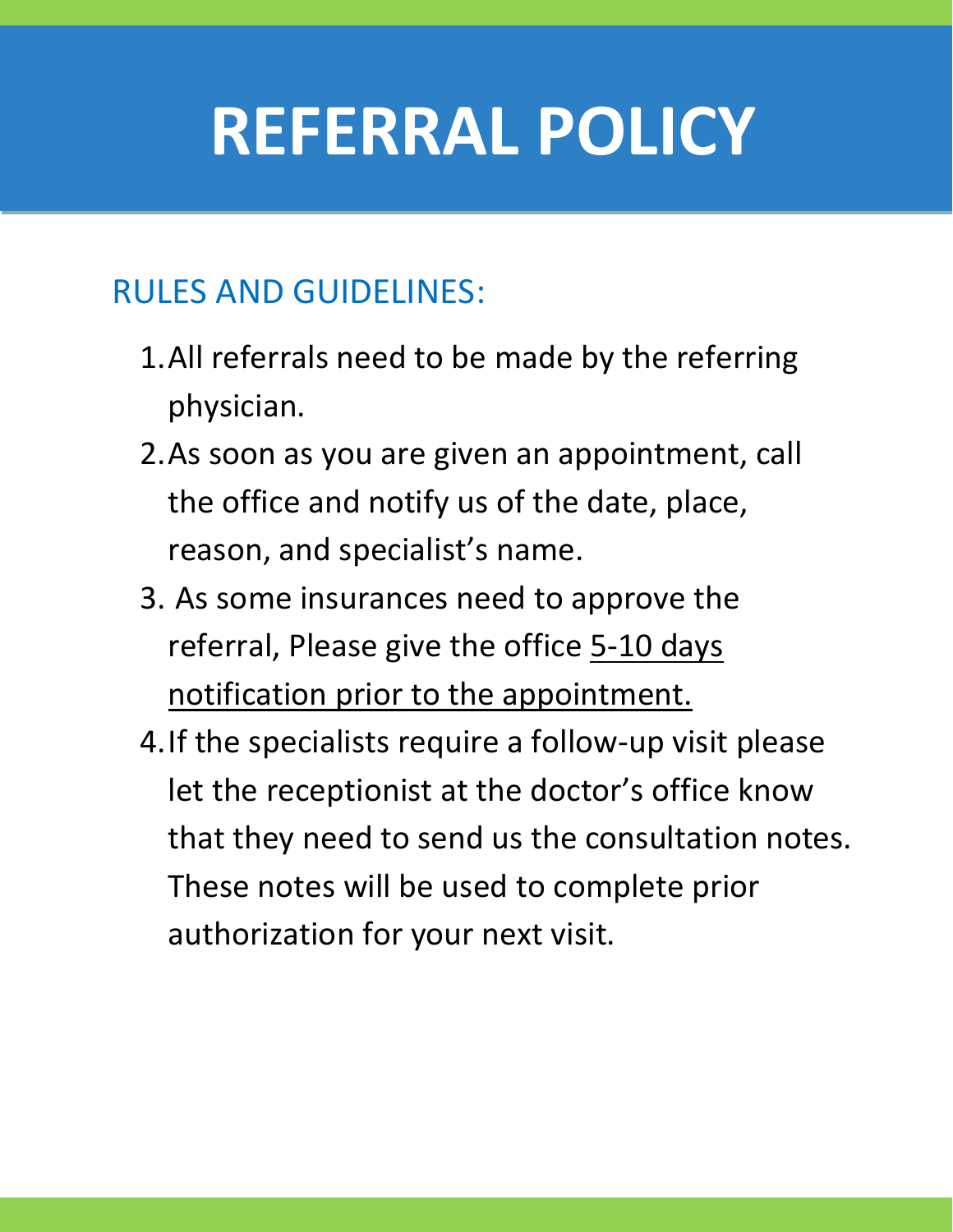# **FORMS & RECORDS**

The doctor will only fill out forms that need a physician's approval. Please be aware that the doctor will not approve all forms. Please be advised that we do have a pending period.

### FORM GUIDELINES:

- 1. Forms have a two week pending period.
- 2. There will be a fee for filling out forms. Please ask the receptionist for prices.
- 3. We DO NOT accept all forms.

#### RECORDS:

- 1.Please be sure you have all the information needed to send or request records.
- 2.Records have a 2- week pending period.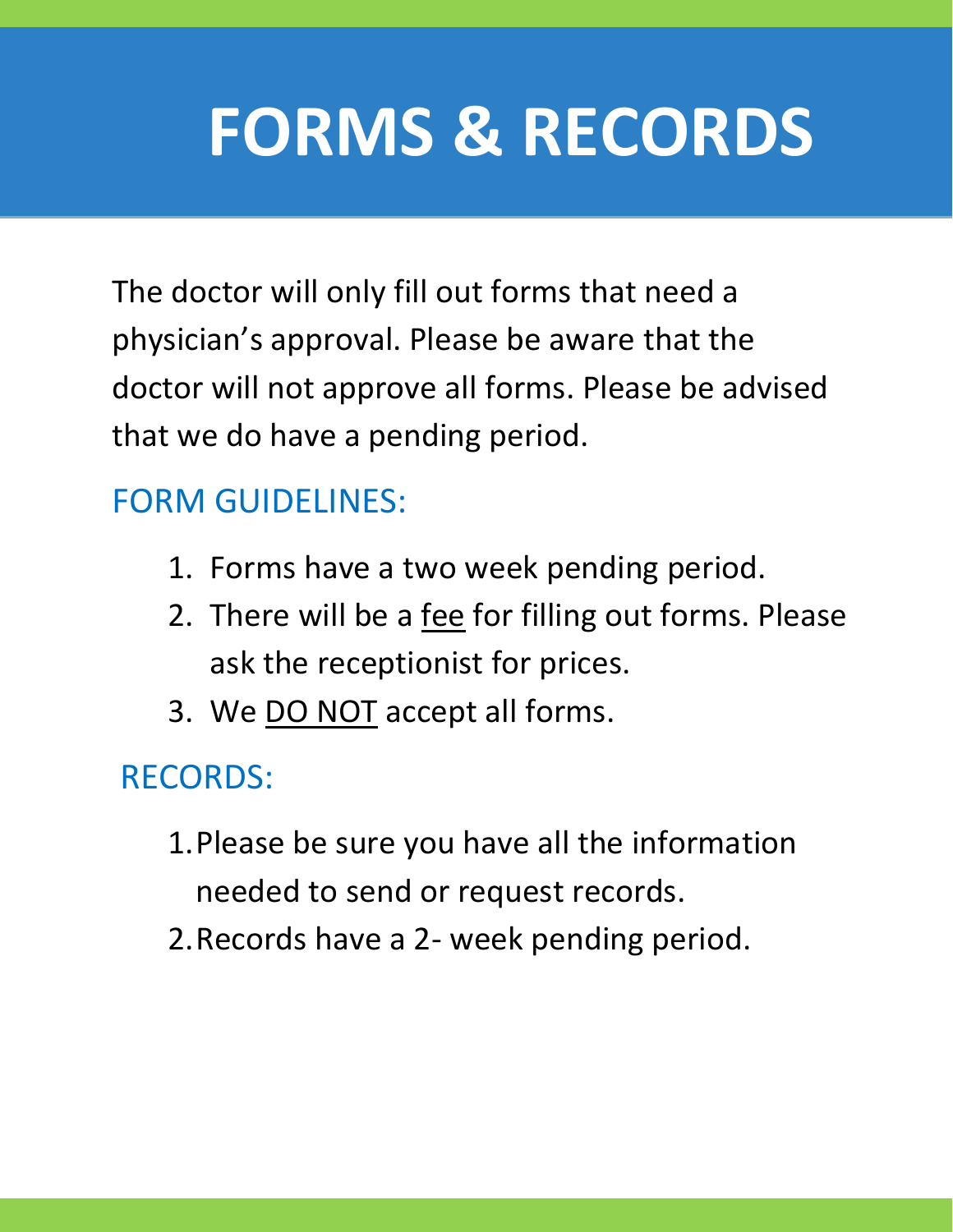# **MEDICATIONS**

Please bring all the current medications with you on the day of your visit. If you do not have your medications or a list of medications, we may reschedule your appointment.

### PRESCRIPTIONS

Prescriptions will be taken care of during business hours only. We DO NOT approve prescriptions over the weekend. Prescriptions and prior authorization will be done within 72 hours. If you have a refill request or new prescriptions please ask the receptionist to assist you.

On the day of your appointment please be sure to inform the doctor or the nurse if you need any prescriptions.